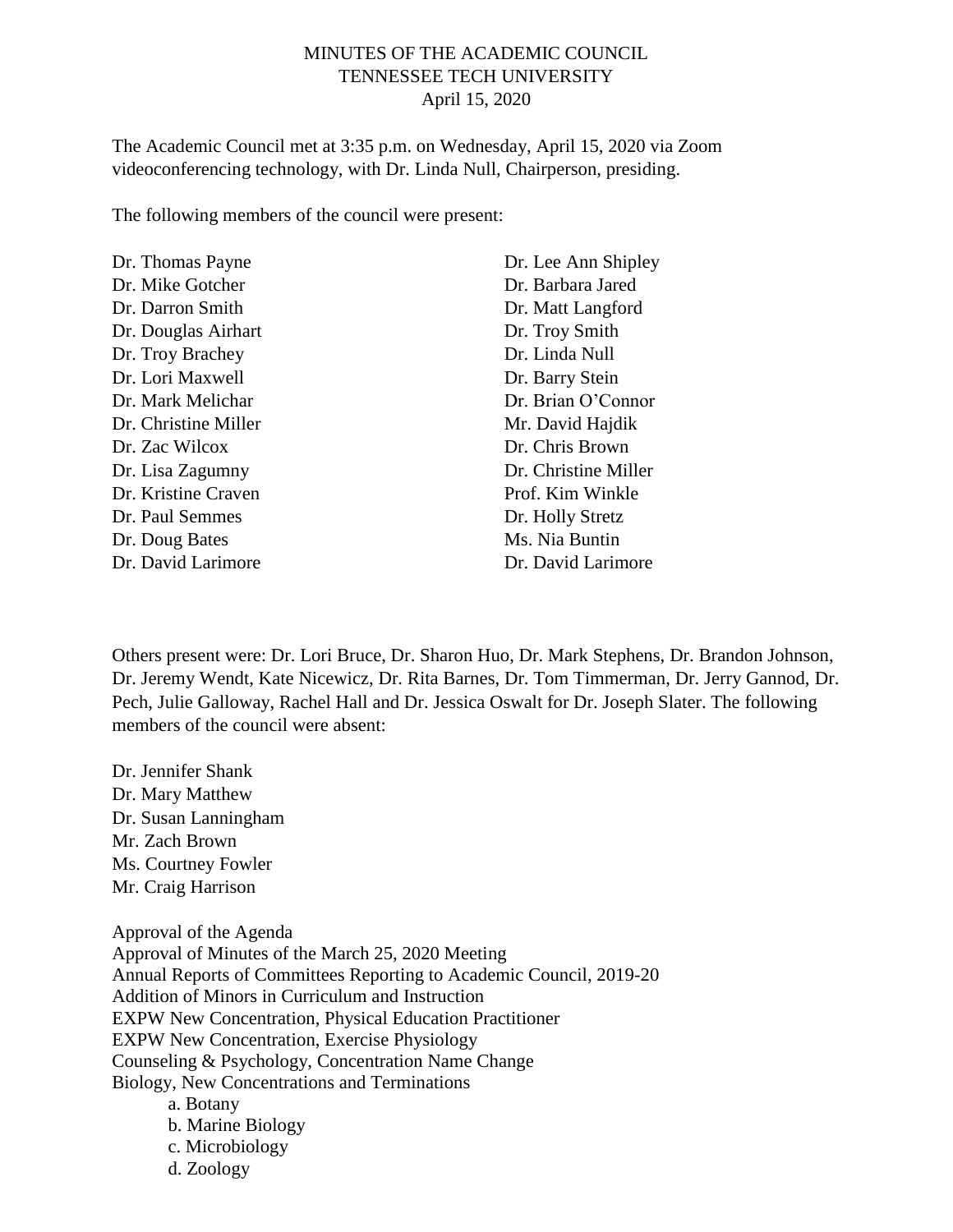e. Termination of Biology Concentration Biology, Change in Admission Requirements Honors, New Minor Business, Credit Hour Change 60 to 30 hours Decision Sciences and Management, Concentration to Major, BIT Economics, Finance & Marketing, Program Change, BSBA in Economics Business Teach-Out Plan Interdisciplinary Studies, MPS Fast-Track Department of Communication, New Concentrations, Corporate Communication and Strategic Communication Manufacturing and Engineering Technology, Suspension of PSM Degree in Manufacturing Sustainability Computer Science, Graduate Course Catalog Changes Revisions to Policy 102 Academic Council Procedures Tenure Checklist and Narrative Report from the Nominating Committee Such Other Matters Adjourn

SUMMARY OF PROCEEDINGS

Approved the agenda

Dr. Christy Killman MOVED approval and Dr. Lisa Zagumny SECONDED. APPROVED unanimously.

Approval of Minutes from March 25, 2020

Dr. Lisa Zagumny MOVED approval and Dr. Mike Gotcher SECONDED. APPROVED unanimously.

#### Annual Reports of Committees Reporting to Academic Council, 2019-20

Admissions and Credits Committee

The Admissions and Credits Committee met in September for the initial meeting of the academic year. At this meeting several subcommittees were created- Holistic Review, Revision of Procedures and one subcommittee to review that process of students dropping a course without an advisor signature.

Graduate School Executive Committee

The Graduate Studies Executive Committee (GSEC) is charged with governing the TTU graduate programs and acting as an advisory body to the administration on policies and operations of the Graduate School. To this end, the GSEC has met monthly and approved the following curriculum and policy actions: Revised TTU Policy 271 concerning General Degree Requirements. Course additions, deletions, and prerequisite changes from the Departments of Curriculum and Instruction, History, Electrical and Computer Engineering, Accounting, Counseling and Psychology, and Computer Science, and from the Schools/Colleges of Human Ecology, Engineering, and Interdisciplinary Study.

Library Committee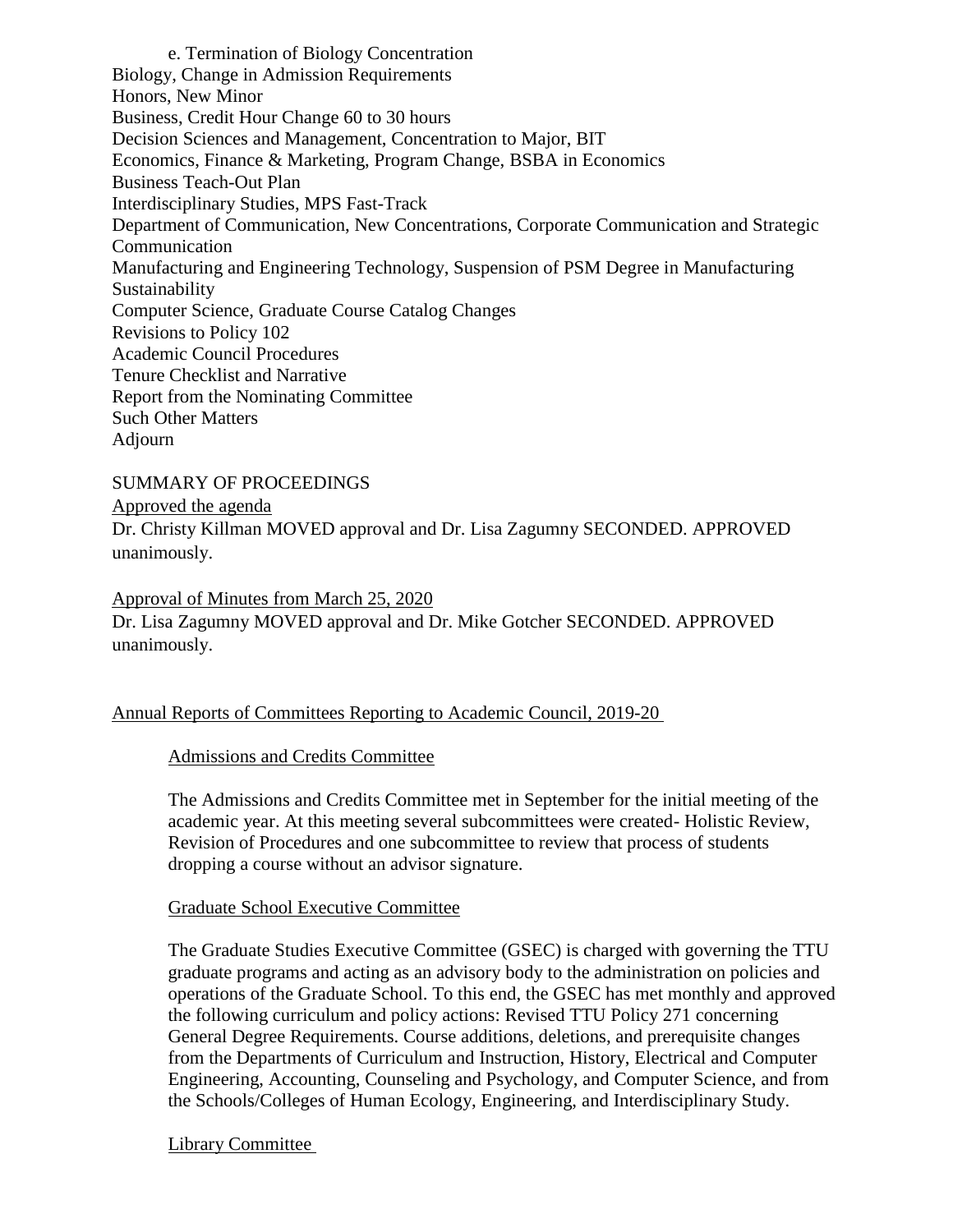The Spring 2020 meeting was held on 25 February, and several topics were discussed. Some minor revisions of the ULC procedures were proposed and adopted; the main changes involved updating the title of the Director of Library Services to Dean of the Library and Learning Assistance, revising the committee purpose statement, and updating the committee membership to include the increase in the number of colleges from eight to nine. More budget discussion then followed, much of it related to recent cuts in database access due to continuing budget challenges.

### Teacher Education Committee

During the 2019-2020 Academic Year, the Teacher Education Committee met two times: November 7, 2019; March 5, 2020. Meetings scheduled for September 5, 2019 and January 30, 2020 were cancelled due to a lack of agenda items. An electronic vote was conducted via e-mail on March 13, 2020. Dr. Jeremy Wendt was unanimously appointed as Chairperson of the Committee for 2019-2020.

## University Curriculum Committee

The Curriculum Committee met four times during the 2019-2020 academic year: September 26, October 31, February 13, and March 26. In addition to the approval of 68 new courses to Tech's program offerings, as well as numerous course deletions and curriculum changes.

## University Research Advisory Committee

During the past academic year, the URAC has acted on the following items. Request to the President's office of offset limits of URAC member, revising procedures for the URAC and Building Research Capacity at TTU.

#### Faculty Research Committee

The Committee made the following changes to the Faculty Research Committee Procedures: Revised the member make-up of the Committee to correspond with what is listed in the handbook. The Committee held faculty workshop in conjunction with a series of workshops put on by the Provosts' Office and coordinated by Dr. Bedelia Russell.

The following committees did not meet 2019-20: Committee on Commencement, Convocations, and Academic Ceremonies, and Faculty Development Steering Committee

## Dr. Lisa Zagumny MOVED approval and Dr. Christy Killman SECONDED. APPROVED unanimously.

# Addition of Minors in Curriculum and Instruction

Dr. Jeremy Wendt stated that Curriculum and Instruction is proposing the addition of minors in specific licensure areas to enhance candidate marketability and career pathways. Endorsements and courses in specific, transcript able subject areas increase opportunities for employment and professional careers. Dr. Lisa Zagumny MOVED approval and Dr. Christy Killman SECONDED. APPROVED unanimously.

# EXPW New Concentration, Physical Education Practitioner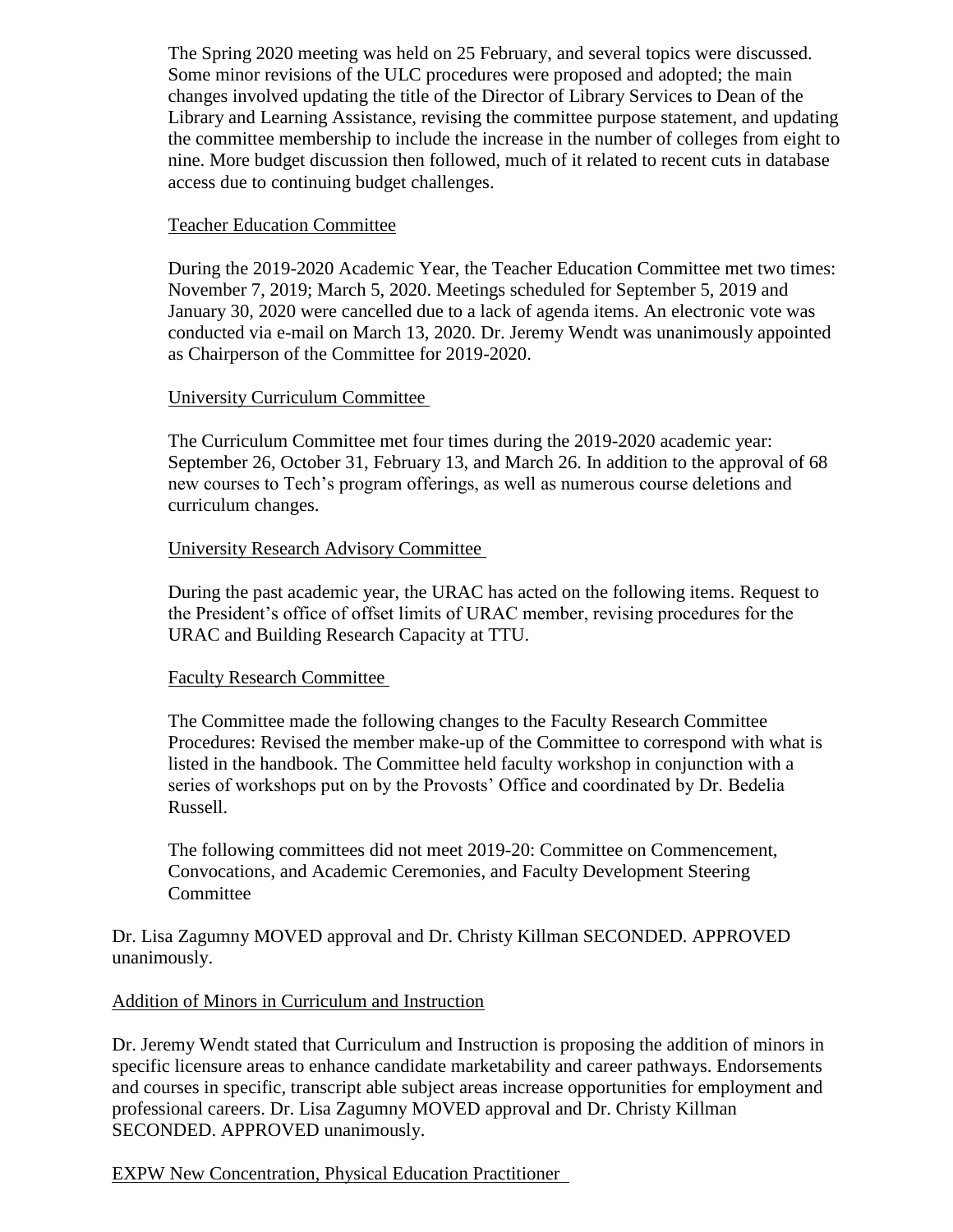Dr. Christy Killman stated this is a request for consideration in the Exercise Science department a new concentration named Physical Education Practitioner. This will be a track for students who are interested in teaching physical education but for whatever reason cannot complete at the undergraduate level in a timely manner. Dr. Christy Killman MOVED approval and Dr. Lisa Zagumny SECONDED. APPROVED unanimously.

## EXPW New Concentration, Exercise Physiology

Dr. Christy Killman stated this is a request for consideration for the Exercise Science department to offer a new concentration in Exercise Physiology. Students who complete this concentration will be academically prepared to take the certification exam for exercise physiology. Dr. Christy Killman MOVED approval and Dr. Lisa Zagumny SECONDED. APPROVED unanimously.

## Counseling & Psychology, Concentration Name Change

Dr. Barry Stein stated we are consolidating our nomenclature to more accurately reflect the programs offered in the department and the credentials of our faculty Dr. Lisa Zagumny MOVED approval and Dr. Darron Smith SECONDED. APPROVED unanimously.

## Biology, New Concentrations and Terminations

We propose that the following options in the Biology B.S. Degree, Biology Concentration (Botany, Marine Biology, Microbiology, and Zoology) be elevated to the level of concentration. To accomplish this, we are creating four new concentrations and deleting the Biology Concentration after an adequate phase-out period. Dr. Chris Brown MOVED approval and Dr. Lisa Zagumny SECONDED. APPROVED unanimously.

#### a. Botany

Elevating Botany from an option to a concentration will give the concentration a more visible title that is easily recognized by prospective students and professionals and create a stronger brand identity. It will also provide a mechanism to design the program that better suit the needs of students.

#### b. Marine Biology

In some institutions, Marine Biology, as well as the other concentrations in Biology, are names of degree programs. The new organization of concentrations will allow better identification of concentrations in the Biology program for marketing and promotion.

#### c. Microbiology

Elevating Microbiology from an option to a concentration will give the concentration a more visible title that is easily recognized by prospective students and professionals and create a stronger brand identity. It will also provide a mechanism to design the program that better suit the needs of students.

#### d. Zoology

Zoology currently is an option in the Biology concentration, as are the other three options in this same concentration (Botany, Marine Biology, and Microbiology). Having a concentration with the same name as the degree program has been confusing and does not allow the appropriate specialization to appear on the transcripts and diploma.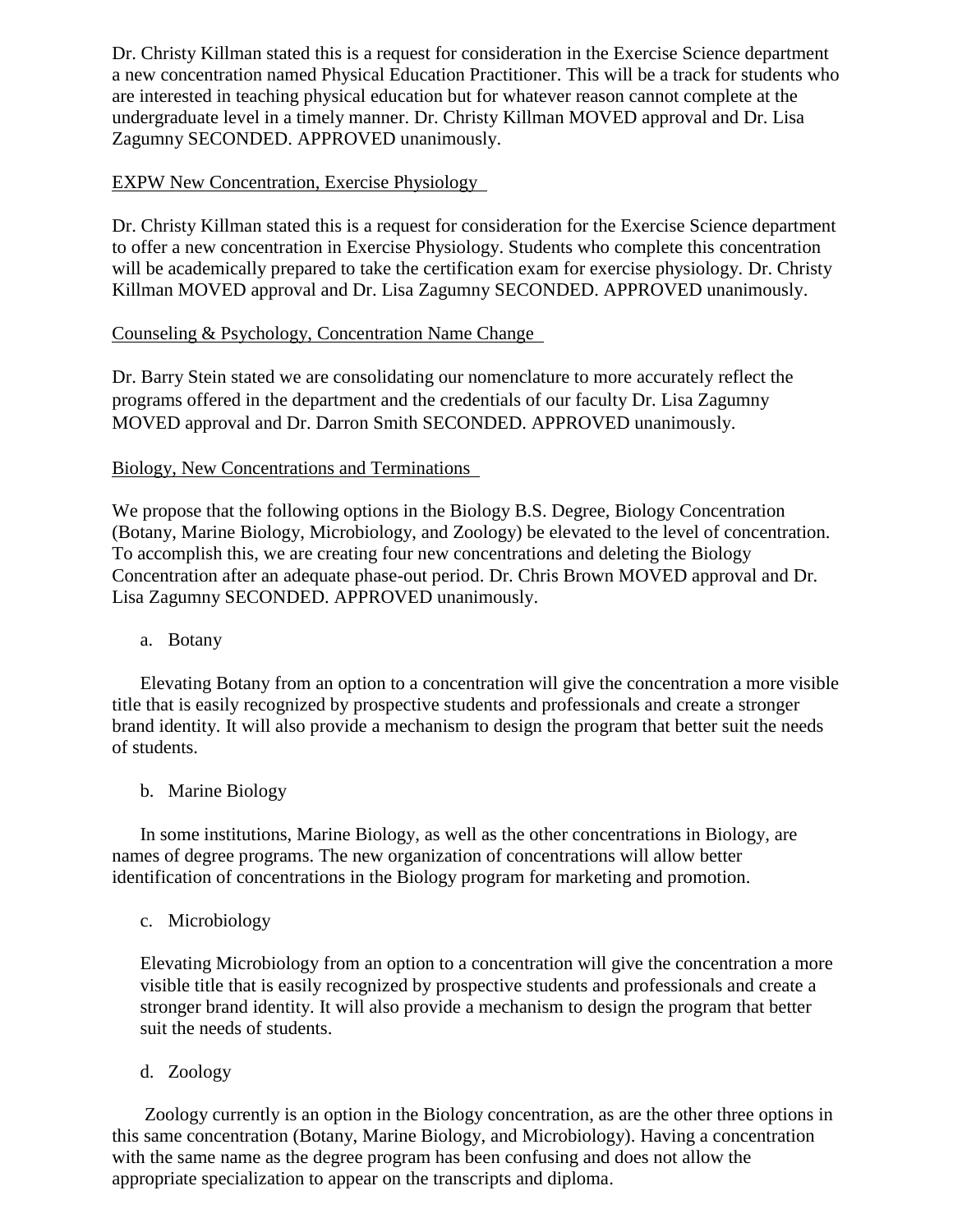### e. Termination of Biology Concentration

Currently, four concentrations exist within the Biology B.S. Degree (Biology, Cellular Biology, Environmental Biology, and Health Sciences Biology). Four options exist within the Biology Concentration (Botany, Marine Biology, Microbiology, and Zoology). We are proposing that these options be elevated to the level of concentration. Consequently, the Biology Concentration is no longer needed and should be terminated.

# Biology, Change in Admission Requirements

Dr. Chris Brown stated most of our recently admitted M.S. students met both GPA and GRE requirements; however, two groups of students occasionally failed to meet one of the requirements. Our revised guidelines will provide students greater flexibility in providing evidence that they will be successful in the M.S. program. Dr. Chris Brown MOVED approval and Dr. Troy Smith SECONDED. APPROVED unanimously.

## Honors, New Minor

Dr. Rita Barnes stated offering a minor will encourage students of high potential to stay actively involved in challenging academic options that will better prepare them for their professional careers through a program of high-impact practices fostering research, creative problem-solving, service leadership, and civic engagement. Dr. Lisa Zagumny MOVED approval and Dr. Troy Smith SECONDED. APPROVED unanimously.

## Business, Credit Hour Change 60 to 30 hours

Julie Galloway stated students will still have a "first-step" major, allowing them to align with the College of Business and its faculty, staff, and resources, while providing a structured timeline in which to select their degree-granting major. Dr. Holly Stretz MOVED approval and Dr. Lisa Zagumny SECONDED. APPROVED unanimously.

#### Decision Sciences and Management, Concentration to Major, BIT

Dr. Thomas Timmerman stated the BIT Concentration at Tennessee Tech supplies the workforce with skilled employees who perform a variety of important functions. The need for these employees is increasing nationwide and within Tennessee. Changing this concentration to a major will increase the visibility of the program and help us better meet the needs of the workforce. Dr. Lisa Zagumny MOVED approval and Dr. Cristy Killman SECONDED. APPROVED unanimously.

#### Economics, Finance & Marketing, Program Change, BSBA in Economics

Dr. Wesley Pech stated this change in CIP code fits nicely with the new university's mission statement that calls for a STEM-infused institution. Students will be more technologically adept with the emphasis on data analysis and also, with the increased use of mathematics, more analytically capable. Dr. Lisa Zagumny MOVED approval and Dr. Mark Melichar SECONDED. APPROVED unanimously.

Business Teach-Out Plan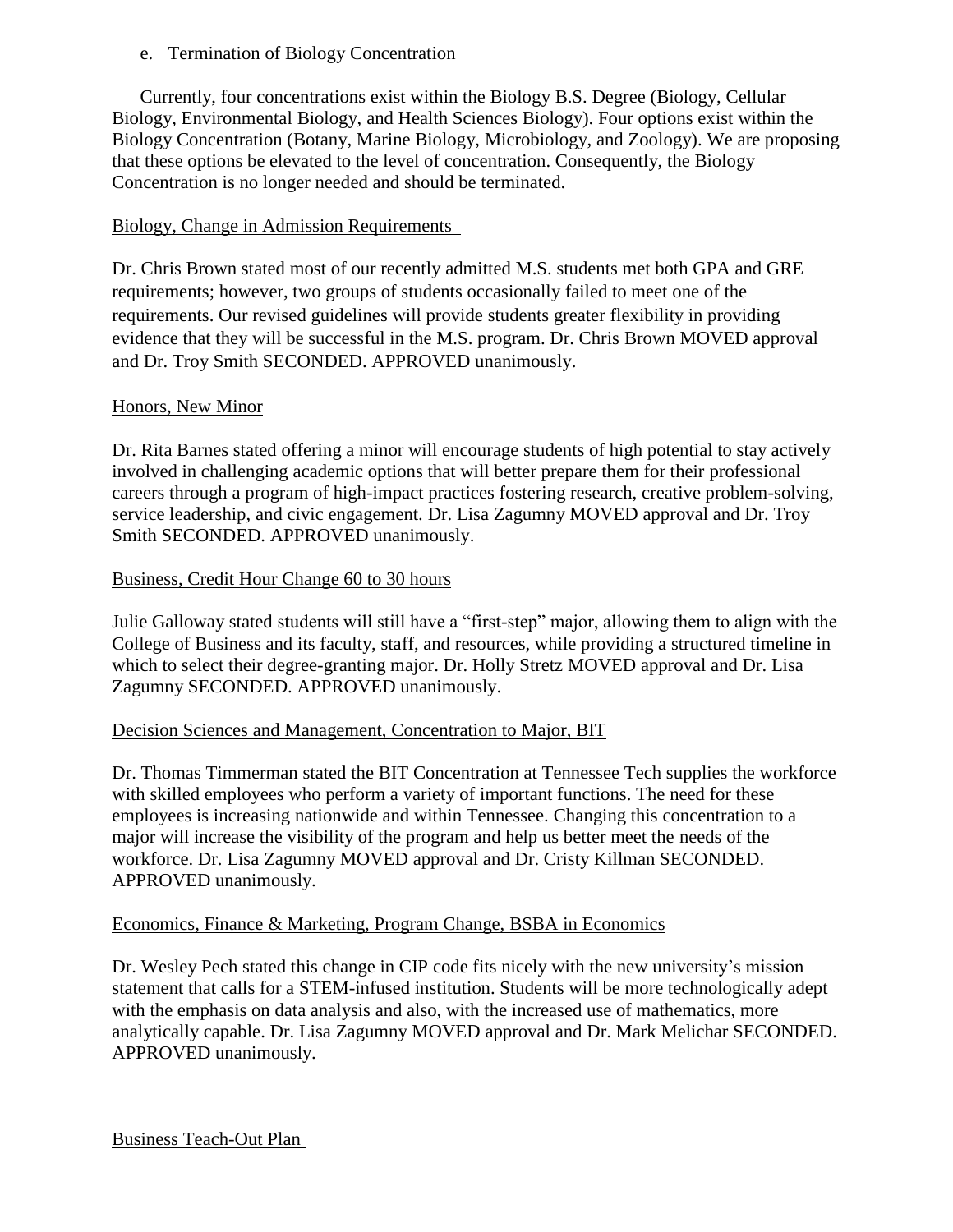Kate Nicewicz stated the College of Business at Tennessee Tech is replacing concentration offerings with industry-specific graduate certificate tracks. Concentrations to be removed include: HR Management, Management Information Systems, International Business, and Finance. Dr. Thomas Payne MOVED approval and Dr. Lisa Zagumny SECONDED. APPROVED unanimously.

# Interdisciplinary Studies, MPS Fast-Track

Dr. Mike Gotcher stated the MPS Fast-track program will allow eligible undergraduates to enroll for up to (6) hours of graduate courses prior to formal admission to the MPS. The courses taken during the students junior/senior year can be used to satisfy both undergraduate and graduate degree requirements. Dr. Lisa Zagumny MOVED approval and Dr. Holly Stretz SECONDED. APPROVED unanimously.

# Department of Communication, New Concentrations, Corporate Communication and Strategic Communication

Dr. Mike Gotcher stated these concentrations compliment the professional studies master's program by giving students coursework in corporate communication and media and strategic communication. This will prepare students to take leadership roles in a variety of organizational settings, both for a profit and non-profit. Dr. Mike Gotcher MOVED approval and Dr. Lisa Zagumny SECONDED. APPROVED unanimously.

# Manufacturing and Engineering Technology, Suspension of PSM Degree in Manufacturing Sustainability

Dr. Jessica Oswalt stated in Spring of 2018, the Manufacturing Sustainability concentration was moved to the College of Engineering with some curriculum changes. Despite these modifications, lack of student interest and enrollment has persisted. During Fall 2019, the MET faculty met and approved suspension of this concentration for the time being. Dr. Lisa Zagumny MOVED approval and Dr. Mike Gotcher SECONDED. APPROVED unanimously.

# Computer Science, Graduate Course Catalog Changes

Dr. Jerry Gannod stated through our program assessment, we identified a need to include CSC 6910 to cover a potential gap in research exposure for our MS students. Dr. Lisa Zagumny MOVED approval and Dr. Mike Gotcher SECONDED. APPROVED unanimously.

# Revisions to Policy 102

Dr. Huo explained that minor revisions were made to clarify the makeup of the Academic Council roster. Dr. Lisa Zagumny MOVED approval and Dr. Douglas Airhart SECONDED. APPROVED unanimously.

# Academic Council Procedures

Twenty-six faculty members, two elected from each of the following: College of Agriculture and Human Ecology, College of Arts and Sciences, College of Business, College of Education, College of Engineering, College of Fine Arts, College of Interdisciplinary Studies, School of Nursing and the Library. Eight members shall be elected at large from the University faculty. Dr.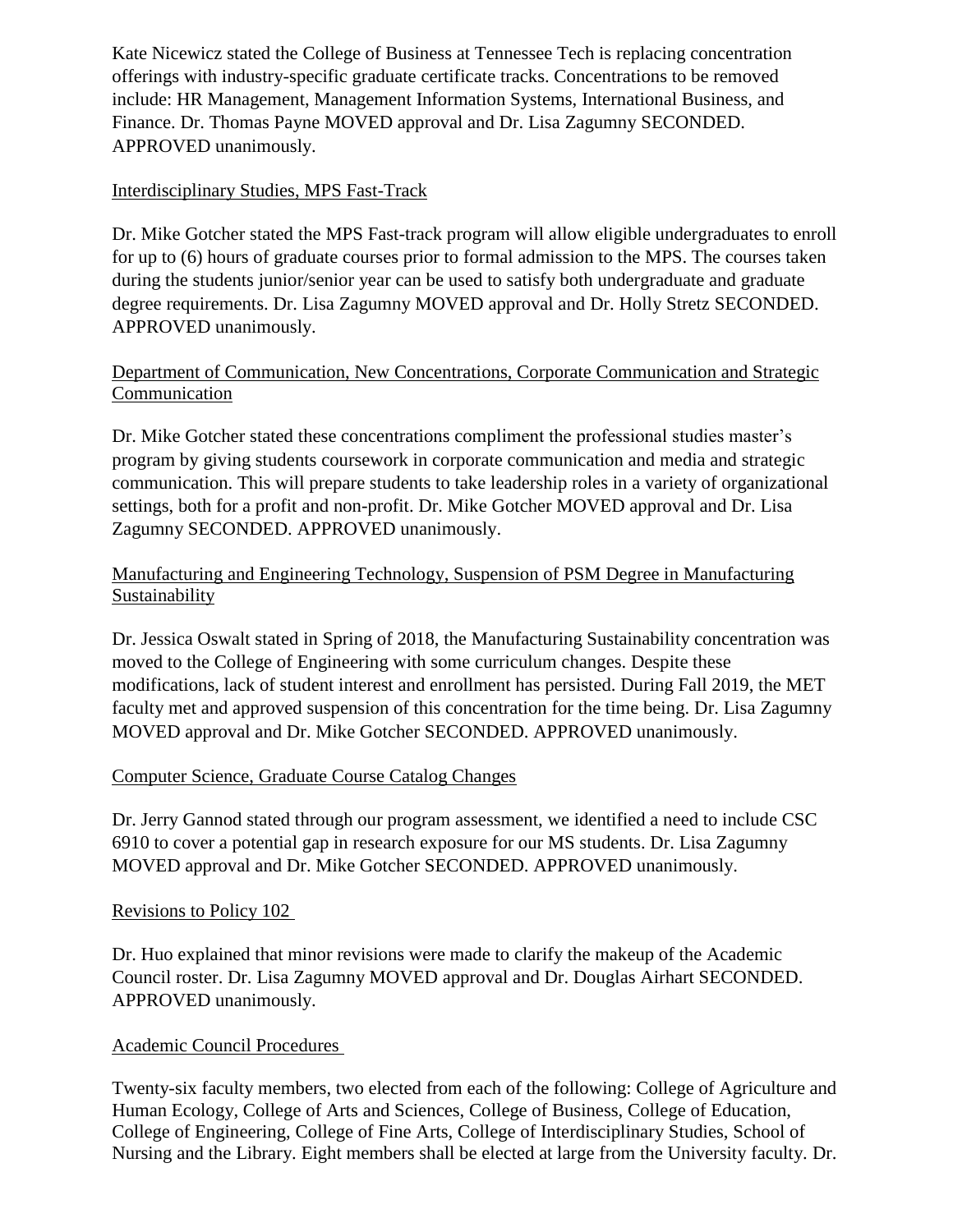Lisa Zagumny MOVED approval and Dr. Douglas Airhart SECONDED. APPROVED unanimously.

## Tenure Checklist and Narrative

Dr. Linda Null stated each year during the tenure-track process, a faculty member will submit a Tenure Progress Narrative along with the Faculty Tenure Cover Sheet (AT1). Whereas the Faculty Tenure Cover Sheet provides a quantitative overview of the faculty member's progress toward tenure, the narrative will provide a more detailed qualitative description that expands on items listed under the four categories on which faculty are evaluated: teaching, research/scholarship/creative activity, service/outreach, and advisement. Dr. Holly Stretz MOVED approval and Dr. Lori Maxwell SECONDED. APPROVED unanimously.

## Report from the Nominating Committee

The Nominating Committee announced that they wished to nominate Dr. Lori Maxwell to serve as Academic Council Chair for the 2020-21 Academic Year and thanked Dr. Linda Null for service as Chair. Dr. Lisa Zagumny MOVED approval and Dr. Douglas Airhart SECONDED. APPROVED unanimously.

#### Such Other Matters

Academic Council stated they would like to thank Dr. Linda Null and Elizabeth Sofia for their service.

#### Adjourn

Dr. Holly Stretz MOVED approval and Dr. Lisa Zagumny SECONDED. APPROVED unanimously.

Meeting adjourned at 5:35 p.m.

APPROVED September 16, 2020

Elizabeth Sofia, Recorder

Documents on file with the minutes: All documents presented at the meeting